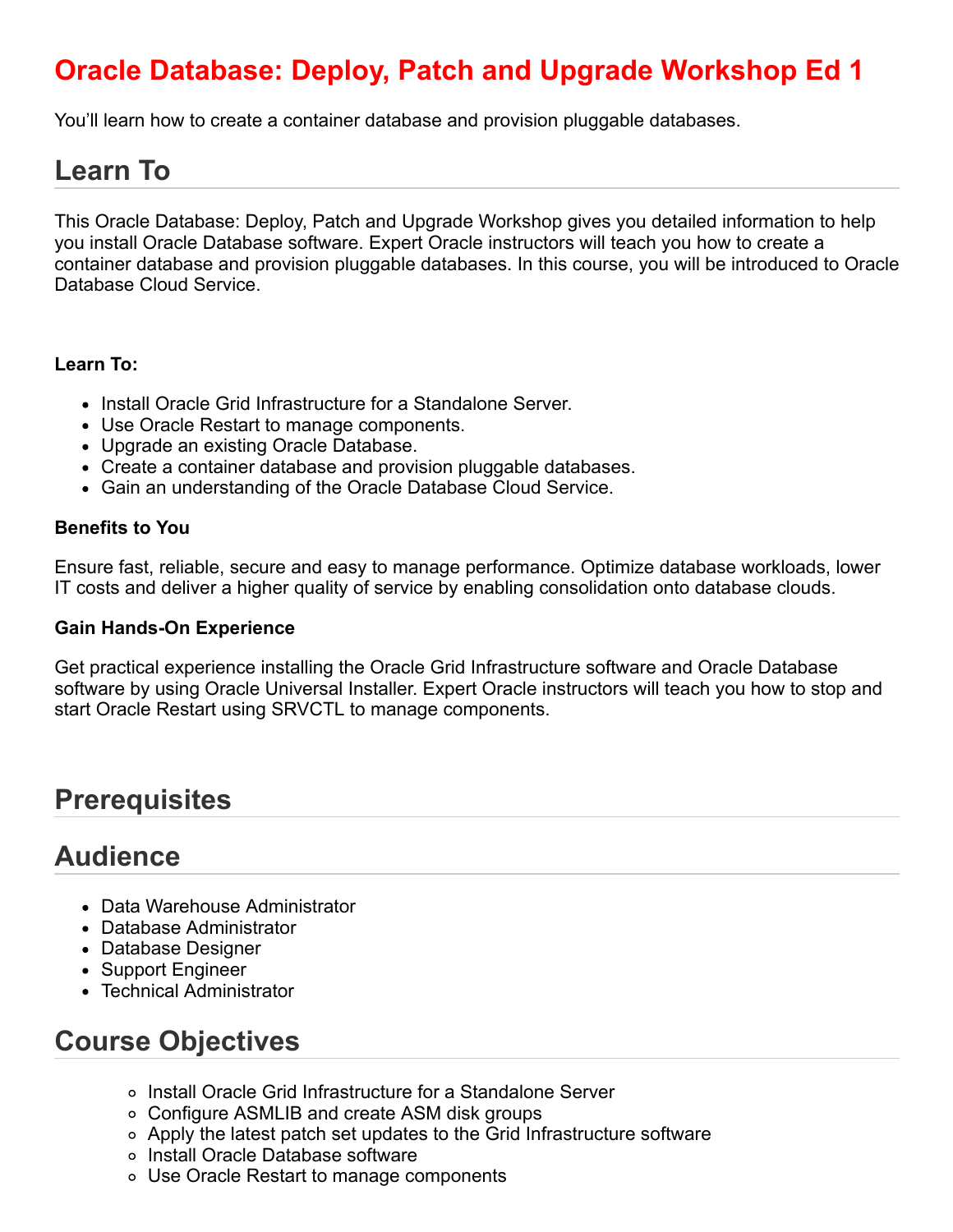- Prepare the Linux operating system for Oracle software installation
- Upgrade Oracle Database
- Create a container database
- Install Oracle Grid Infrastructure for an Independent Server
- Create an Oracle Database using DBCA
- Install the latest patch set updates to the Oracle database software

## **Course Topics**

#### **Oracle Database Overview**

- Oracle Database Introduction
- Oracle Database Architecture Overview
- Oracle Database Instance Configurations
- Oracle Database Memory Structures
- Process Structures
- Database Storage Architecture
- Logical and Physical Database Structures
- Container and Pluggable Database Overview

#### **Installing Oracle Grid Infrastructure for a Standalone Server**

- Overview of Oracle Grid Infrastructure for a Standalone Server
- System Requirements for Oracle Grid Infrastructure
- Configuring Storage for Oracle Automatic Storage Management (ASM)
- Installing Oracle Grid Infrastructure for a Standalone Server
- Upgrading Oracle Grid Infrastructure for a Standalone Server

#### **Installing Oracle Database Software**

- Planning Your Installation
- System Requirements for Oracle Database
- Preparing the Operating System
- Using 4 KB Sector Disks
- Setting Environment Variables
- Checking the System Requirements
- Using the Oracle Universal Installer (OUI)
- Performing a Silent Mode Installation

#### **Creating an Oracle Database by Using DBCA**

- Planning the Database Storage Structure
- Choosing non-CDB or CDB
- Types of Databases (based on workload)
- Choosing the Appropriate Character Set
- Understanding How Character Sets are Used
- Setting the NLS LANG Initialization Parameter
- Using the Database Configuration Assistant (DBCA)

#### **Using Oracle Restart**